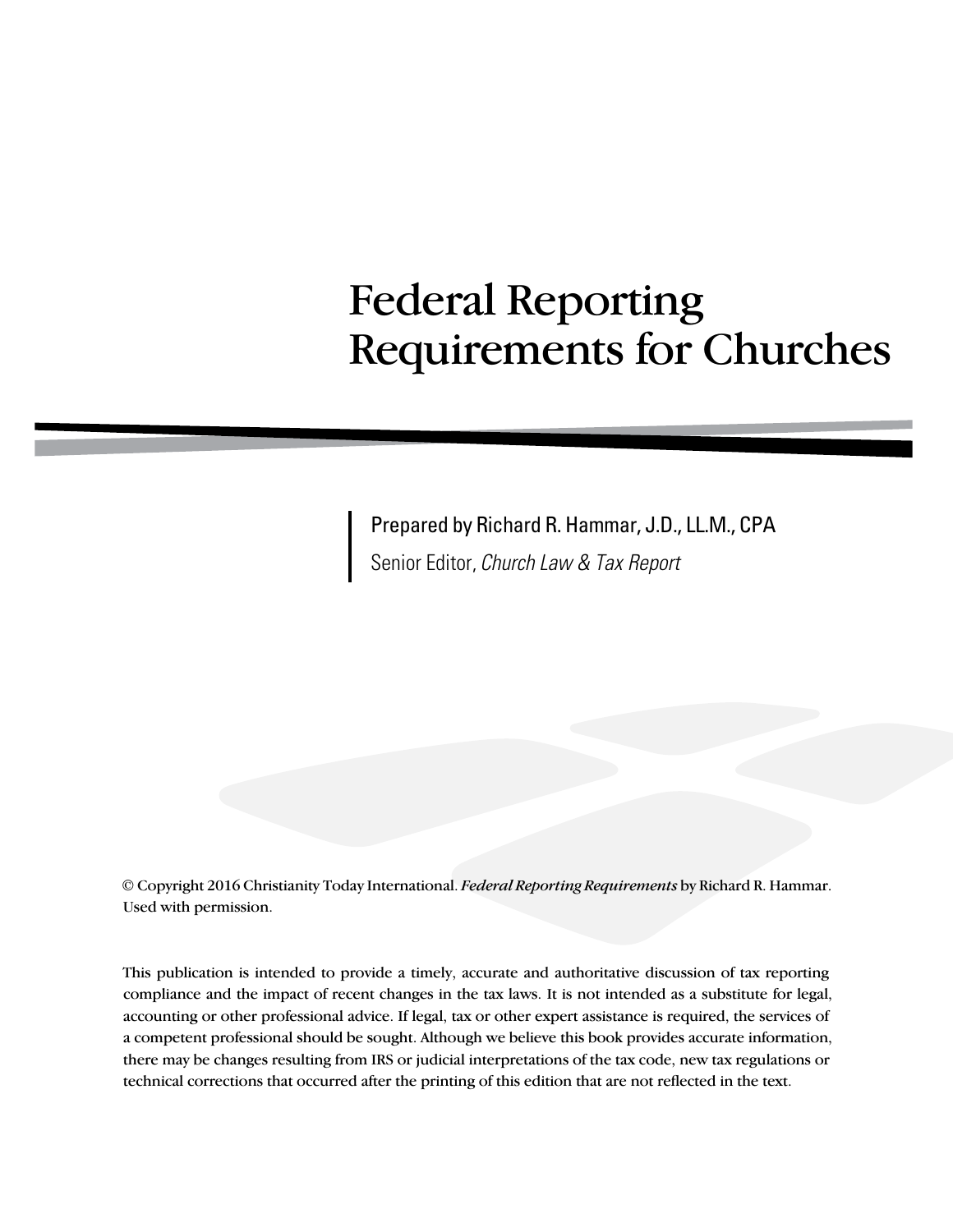# **Table of Contents**

|         | COMPLYING WITH FEDERAL PAYROLL TAX REPORTING OBLIGATIONS  5                    |  |  |  |
|---------|--------------------------------------------------------------------------------|--|--|--|
| Step 1. | Obtain an Employer Identification Number (EIN) from the federal government     |  |  |  |
|         | Step 2. Determine whether each church worker is an employee or self-employed 6 |  |  |  |
|         |                                                                                |  |  |  |
| Step 4. |                                                                                |  |  |  |
|         |                                                                                |  |  |  |
| Step 6. | Determine the amount of income tax to withhold from                            |  |  |  |
| Step 7. | Withhold Social Security and Medicare taxes from non-ministerial               |  |  |  |
| Step 8. |                                                                                |  |  |  |
| Step 9. | All employers subject to income tax withholding, Social Security and           |  |  |  |
|         | Step 10. Prepare a Form W-2 for every employee, including ministers            |  |  |  |
|         | Step 11. Prepare a Form 1099-MISC for every self-employed person receiving     |  |  |  |
|         | REPORTING AND OTHER IMPORTANT REQUIREMENTS FOR CHURCHES13                      |  |  |  |
|         |                                                                                |  |  |  |
|         |                                                                                |  |  |  |
|         |                                                                                |  |  |  |
|         |                                                                                |  |  |  |
|         |                                                                                |  |  |  |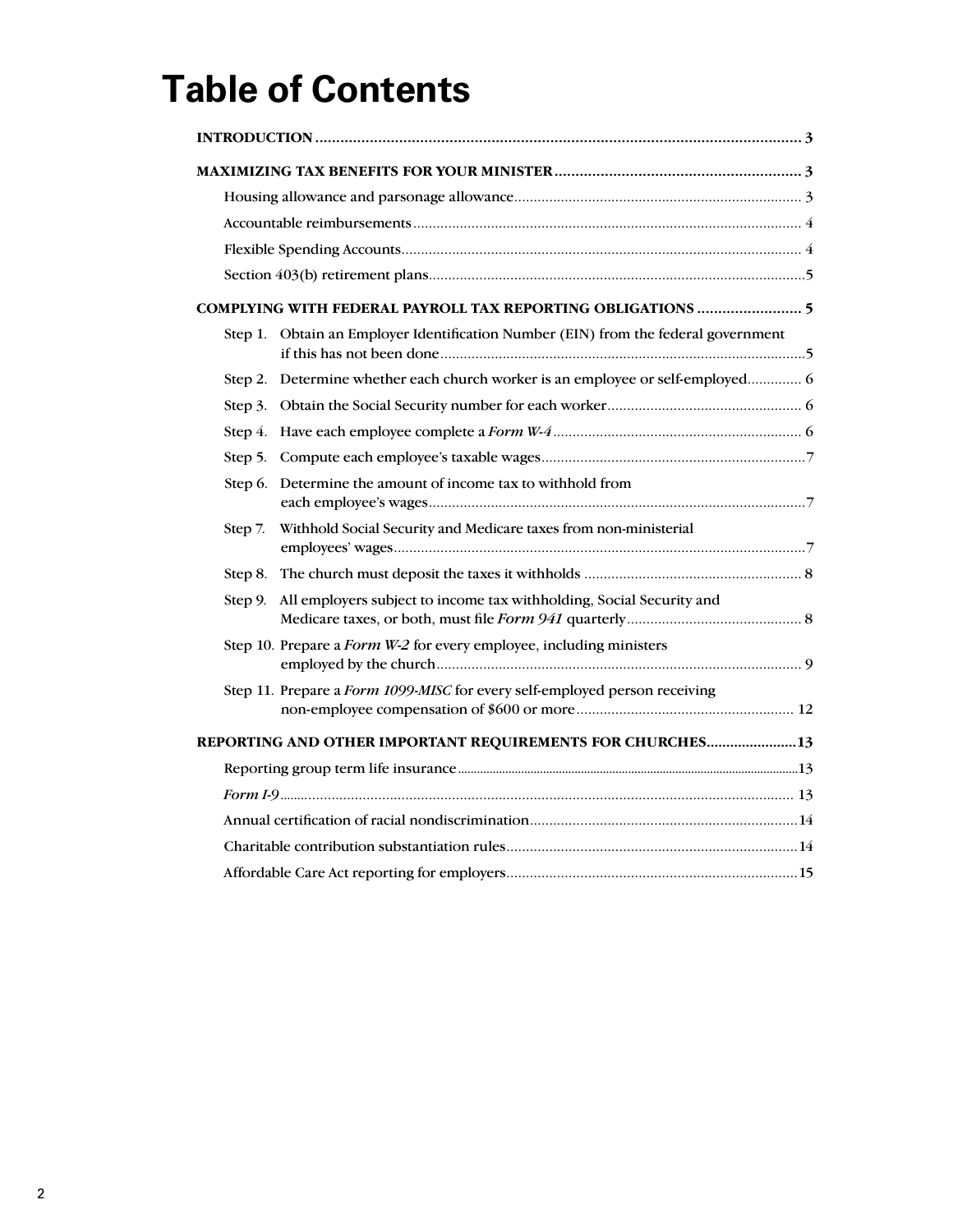# **Introduction**

The most important federal reporting obligation for most churches is the withholding and reporting of employee income taxes and Social Security taxes. These payroll reporting requirements apply, in whole or in part, to almost every church. Yet many churches do not fully comply with them for various reasons, including the following:

- 1. The church treasurer is elected by the congregation and does not remain in office long enough to understand the application of the payroll tax reporting rules to churches.
- 2. Church leaders assume that churches are exempt from the payroll tax reporting requirements. This is a false assumption. The courts have rejected the argument that the application of the payroll tax reporting rules to churches violates the constitutional guaranty of religious freedom.
- 3. There are a number of special payroll tax reporting rules that apply to churches, and these often are not clearly understood by church staff members. These special rules include the following:
	- **Ministers are self-employed for Social Security with respect to their ministerial services.** While most ministers are employees for federal income tax reporting purposes, they are self-employed for Social Security with respect to services they perform in the exercise of ministry. This means that they pay the Self-Employed Contributions Act (SECA) tax rather than their employer withholding the employee's share of Social Security and Medicare taxes — Federal Insurance Contributions Act, or FICA, tax — even if they report their federal income taxes as a church employee. It is incorrect for churches to treat ministers as employees for Social Security and to withhold the employee's share of Social Security and Medicare taxes from their wages.
	- **A minister's wages are exempt from income tax withholding.** Wages paid to a minister as compensation for ministerial services are exempt from income tax withholding whether the minister reports income taxes as an employee or as self-employed. Ministers use the estimated tax procedure to pay their federal taxes, unless they have entered into a voluntary withholding agreement with their employing church.
	- **Some churches are exempt from the employer's share of Social Security and Medicare taxes because they filed a timely exemption application.** For most churches, this exemption had to be filed before October 31, 1984. The exemption does not excuse the church from income tax withholding, filing *Form 941* or issuing *W-2* forms to church employees. The nonministerial employees of a church that filed such an

exemption application are treated as self-employed for Social Security and must pay the SECA tax if they are paid \$108.28 or more during the year.

**A** Warning: Federal law specifies that any corporate officer, director or employee who is responsible for withholding taxes and remitting to the government may be liable for a penalty in the amount of 100 percent of such taxes if they are either not withheld or remitted to the government. This penalty is of special relevance to church leaders, given the high rate of non-compliance by churches with the payroll reporting procedures.

# **Maximizing tax benefits for your minister**

### **Housing allowance and parsonage allowance**

The most important tax benefit available to ministers who own or rent their home is the housing allowance exclusion. Unfortunately, many churches fail to designate a portion of their minister's compensation as a housing allowance and thereby deprive the minister of an important tax benefit.

A housing allowance is simply a portion of a minister's compensation that is so designated in advance by the minister's employing church. For example, in December of 2015, a church agrees to pay its pastor total compensation of \$45,000 for 2016 and designates \$15,000 of this amount as a housing allowance (the remaining \$30,000 is salary). This costs the church nothing. It is simply a matter of designating part of a minister's salary as a housing allowance.

The tax code specifies that the housing allowance of a minister who owns or rents a home is nontaxable in computing federal income taxes to the extent that it is (1) declared in advance, (2) used for housing expenses and (3) does not exceed the fair rental value of the minister's home (furnished, plus utilities).

- $\mathbb{F}$  **Key Point:** Under no circumstances can a church designate a housing allowance retroactively.
- **Key Point:** Although repayments of principal and interest on a home mortgage loan qualify as a housing expense to which a housing allowance can be applied, costs associated with refinancing a principal residence or a home equity loan qualify only if the proceeds are used for housing expenses.

Ministers who live in a church-owned residence that is provided rent-free as compensation for ministerial services do not include the annual fair rental value of the residence as income in computing their federal income taxes. The annual fair rental value is not deducted from the minister's income. Rather, it is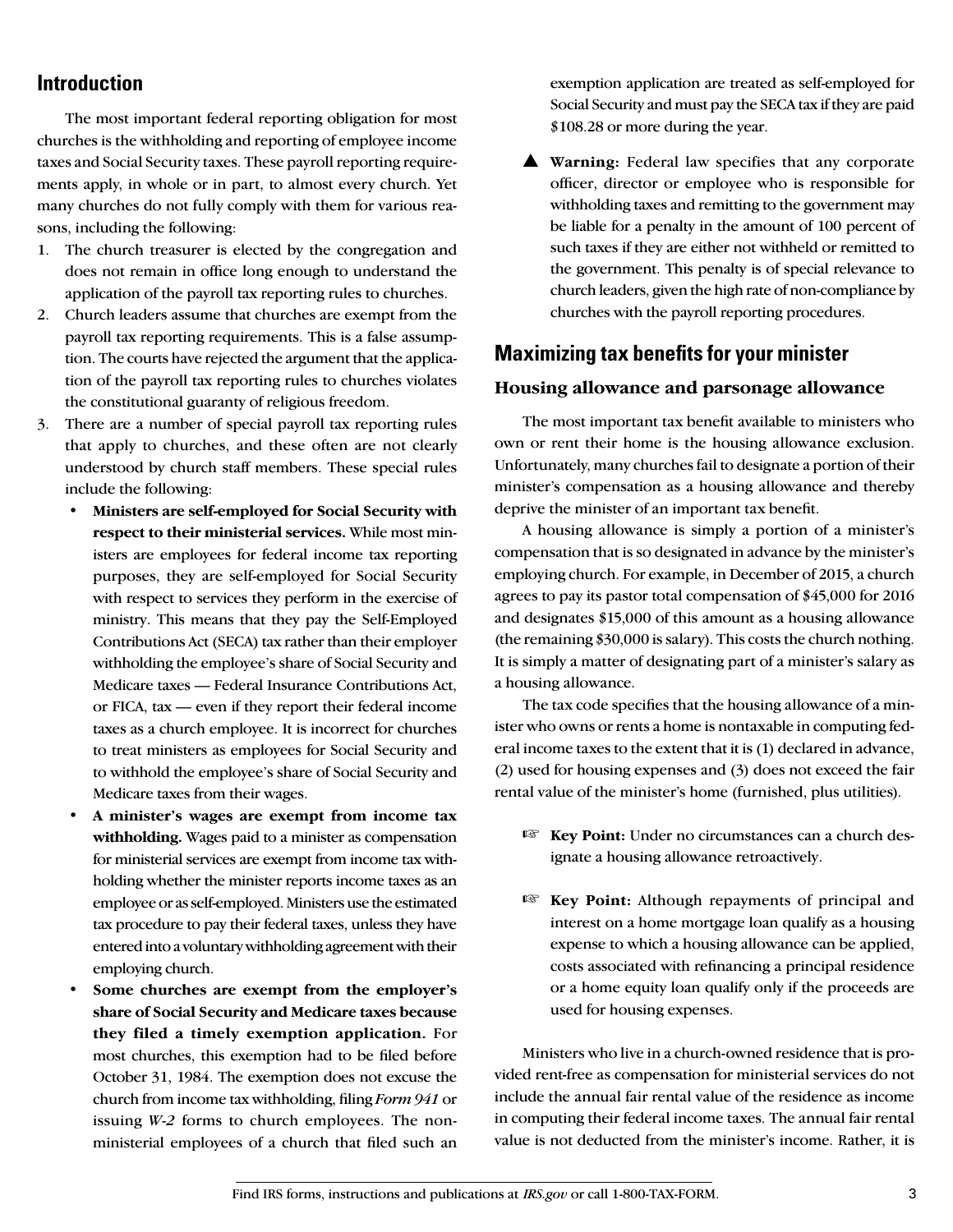not reported as additional income on *Form 1040* (as it generally would be by non-clergy workers). Ministers who live in a church-provided residence do not pay federal income taxes on the amount of their compensation that their employing church designates in advance as a housing allowance, to the extent that the allowance represents compensation for ministerial services and is used to pay housing-related expenses such as utilities, repairs and furnishings.

Note that the housing allowance and fair rental value of a residence are nontaxable only when computing federal income taxes. Ministers must include their housing allowance and rental value of a residence as taxable income when computing their SECA taxes (except for retired ministers). In addition, any housing provided to a minister that is excludable from taxable income pursuant to IRC *§119*, under the convenience of the employer statute, also must be included in a minister's taxable income when computing self-employment income.

**Example 1 Key Point:** Be sure that the designation of a housing allowance for the following year is on the agenda of the church for one of its final business meetings of the current year. The designation should be an official action, and it should be duly recorded in the minutes of the meeting. The IRS also recognizes designations in employment contracts and budget line items assuming that the church duly adopted the designation and it is reflected in a written document.

#### **Accountable reimbursements**

The best way for ministers to handle their ministry-related business expenses is to have their employing church adopt an **accountable expense reimbursement arrangement.** An accountable arrangement is one that meets the following four requirements: (1) only business expenses are reimbursed; (2) no reimbursement occurs without an adequate accounting of expenses within a reasonable period of time (not more than 60 days after an expense is incurred); (3) any excess reimbursement or allowance must be returned to the employer within a reasonable period of time (not more than 120 days after an excess reimbursement is paid); and (4) an employer's reimbursements must come out of the employer's funds and not by reducing the employee's salary. Under an accountable plan, an employee reports to the church rather than to the IRS. The reimbursements are not reported as taxable income to the employee, and the employee does not claim any deductions. This is the best way for churches to handle reimbursements of business expenses.

**Key Point:** Reimbursements of business expenses under an accountable arrangement are not reported as taxable income on an employee's *Form W-2* or *Form 1040,* and there are no deductions to claim. In effect, the employee is reporting to the church rather than to the IRS. This often translates into significant tax savings for the employee.

An **accountable reimbursement arrangement** should be established by the church board or congregation in an appropriate resolution. In adopting a resolution, pay special attention to the following rules:

- 1. **Condition the reimbursement of any expense on adequate substantiation.** This will include written evidence for all expenses and receipts for expenses of \$75 or more. For most expenses, the evidence must substantiate the amount, date, place and business nature of each expense.
	- **Key Point:** A church must require the same degree of substantiation as would be required for a deduction on the minister's income tax return.
- 2. **Expenses must be substantiated and excess reimbursements returned to the church within a reasonable time.**  Expenses will be deemed substantiated within a reasonable time if they are substantiated within 60 days. Excess reimbursements will be deemed to be returned to the employer within a reasonable time if they are returned within 120 days.

Churches occasionally reimburse ministers for **nonbusiness expenses.** Such reimbursements, though they require an accounting, ordinarily must be included in the minister's wages for income tax reporting purposes, and they are not deductible by the minister. Such personal, living or family expenses are not deductible, and the entire amount of a church's reimbursement must be reported as taxable income on the minister's *Form W-2* and *Form 1040.*

#### **Flexible Spending Accounts**

A health Flexible Spending Account (FSA) allows employees to be reimbursed for medical expenses. FSAs are usually funded through voluntary salary reduction agreements with one's employer. No payroll taxes are deducted from employee contributions. The employer also may contribute.

**Key Point:** Unlike health spending arrangements, which must be reported on *Form 1040*, FSA contributions are not reported on the employee's *Form 1040*.

FSAs have several benefits, including the following: (1) employer contributions can be nontaxable; (2) no payroll taxes are deducted from employee contributions; (3) withdrawals may be tax-free if used to pay qualified medical expenses; and (4)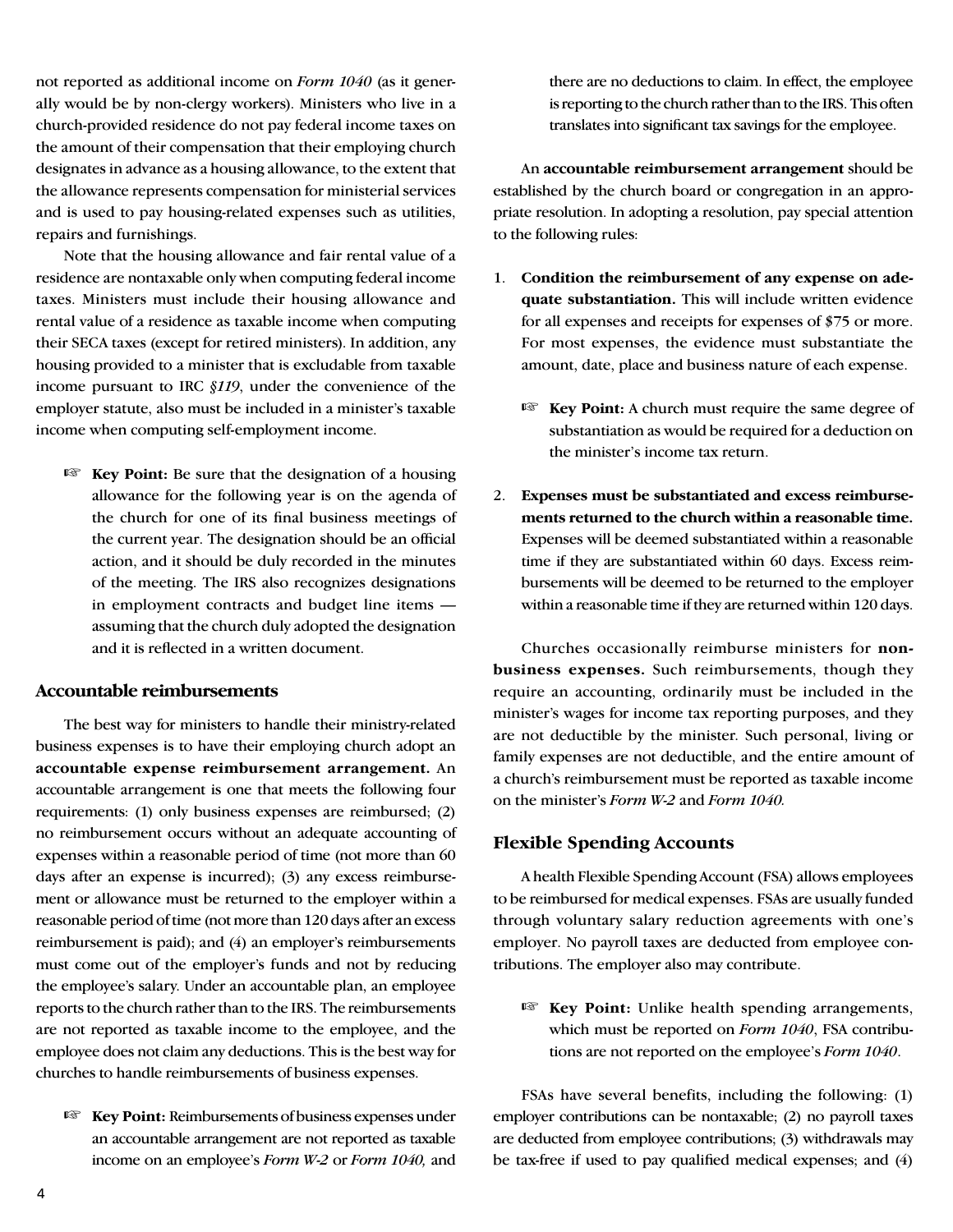employees can withdraw funds from an FSA to pay qualified medical expenses even if they have not placed the funds in the account.

Generally, distributions from a health FSA must be paid to reimburse the employee for qualified medical expenses. Qualified medical expenses are those incurred by an employee or the employee's spouse and certain dependents (including a child under age 27 at the end of the year).

Employees must be able to receive the total amount they have elected to contribute for the year at any time during the year, regardless of the amount they have actually contributed.

FSAs are "use-it-or-lose-it" plans. This means that amounts in the account at the end of the plan year cannot be carried over to the next year. However, the plan can provide for a grace period of up to 2 ½ months after the end of the plan year. If there is a grace period, any qualified medical expenses incurred in that period can be paid from any amounts left in the account at the end of the previous year. An employer is not permitted to refund any part of the balance to the employee.

**Key Point:** An employer, at its option, may amend its cafeteria-plan document to provide for the carryover to the immediately following plan year of up to \$500 of any amount remaining unused as of the end of the plan year in a health FSA. The carryover of up to \$500 may be used to pay or reimburse medical expenses under the health FSA incurred during the entire plan year to which it is carried over. For this purpose, the amount remaining unused as of the end of the plan year is the amount unused after medical expenses have been reimbursed at the end of the plan's run-out period for the plan year. In addition to the unused amounts of up to \$500 that a plan may permit an individual to carry over to the next year, the plan may permit the individual to also elect up to the maximum allowed salary reduction amount (\$2,550 for 2015). Thus, the carryover of up to \$500 does not count against or otherwise affect the \$2,550 salary reduction limit applicable to each plan year. Although the maximum unused amount allowed to be carried over in any plan year is \$500, the plan may specify a lower amount as the permissible maximum (and the plan sponsor has the option of not permitting any carryover at all).

A plan adopting this carryover provision is not permitted to also provide a grace period with respect to health FSAs.

The maximum amount available for reimbursement of incurred medical expenses of an employee and the employee's dependents under a health FSA cannot exceed \$2,550 for 2015 or 2016.

Note that the Affordable Care Act prohibits employers from using an FSA to pay for, or reimburse, the cost of individually owned health insurance policies with pretax dollars.

**Example 18 Key Point:** Non-prescription medicines (other than insulin) do not qualify as an expense for FSA purposes.

#### **Section 403(b) retirement plans**

A 403(b) plan, also known as a tax-sheltered annuity or retirement income account, is a retirement plan for certain employees of churches and other tax-exempt organizations. These plans have the following tax benefits: (1) Employees do not pay income tax on allowable contributions until they begin making withdrawals from the plan, usually after they retire. Note, however, that non-ministerial employees must pay Social Security and Medicare tax on their contributions to a 403(b) plan, including those made under a salary reduction agreement. (2) Earnings and gains on amounts in an employee's 403(b) account are not taxed until they are withdrawn. (3) Employees may be eligible to claim the retirement savings contributions credit ("saver's credit") for elective deferrals contributed to a 403(b) account. (Numbers one and two are not applicable to Roth contributions.)

There are limits on the amount of contributions that can be made to a 403(b) account each year. If contributions made to a 403(b) account are more than these contribution limits, penalties may apply. Generally, annual contributions to a 403(b) plan cannot exceed either the limit on annual additions or the limit on elective deferrals. See IRS *Publication 571* for details.

## **Complying with federal payroll tax reporting obligations**

#### **Step 1. Obtain an Employer Identification Number (EIN) from the federal government if this has not been done.**

This number must be recited on some of the returns listed below and is used to reconcile a church's deposits of withheld taxes with the *Forms W-2* it issues to employees. The EIN is a nine-digit number that looks like this: 00-0246810. If your church does not have an EIN, you may apply for one online. Go to the IRS website at *IRS.gov* for information. You may also apply for an EIN by calling 1-800-829-4933, or you can fax or mail *Form SS-4* to the IRS. You should have only one EIN.

**Key Point:** An EIN is not a tax-exemption number and has no relation to your nonprofit corporation status. It merely identifies you as an employer subject to tax withholding and reporting and ensures that your church receives proper credit for payments of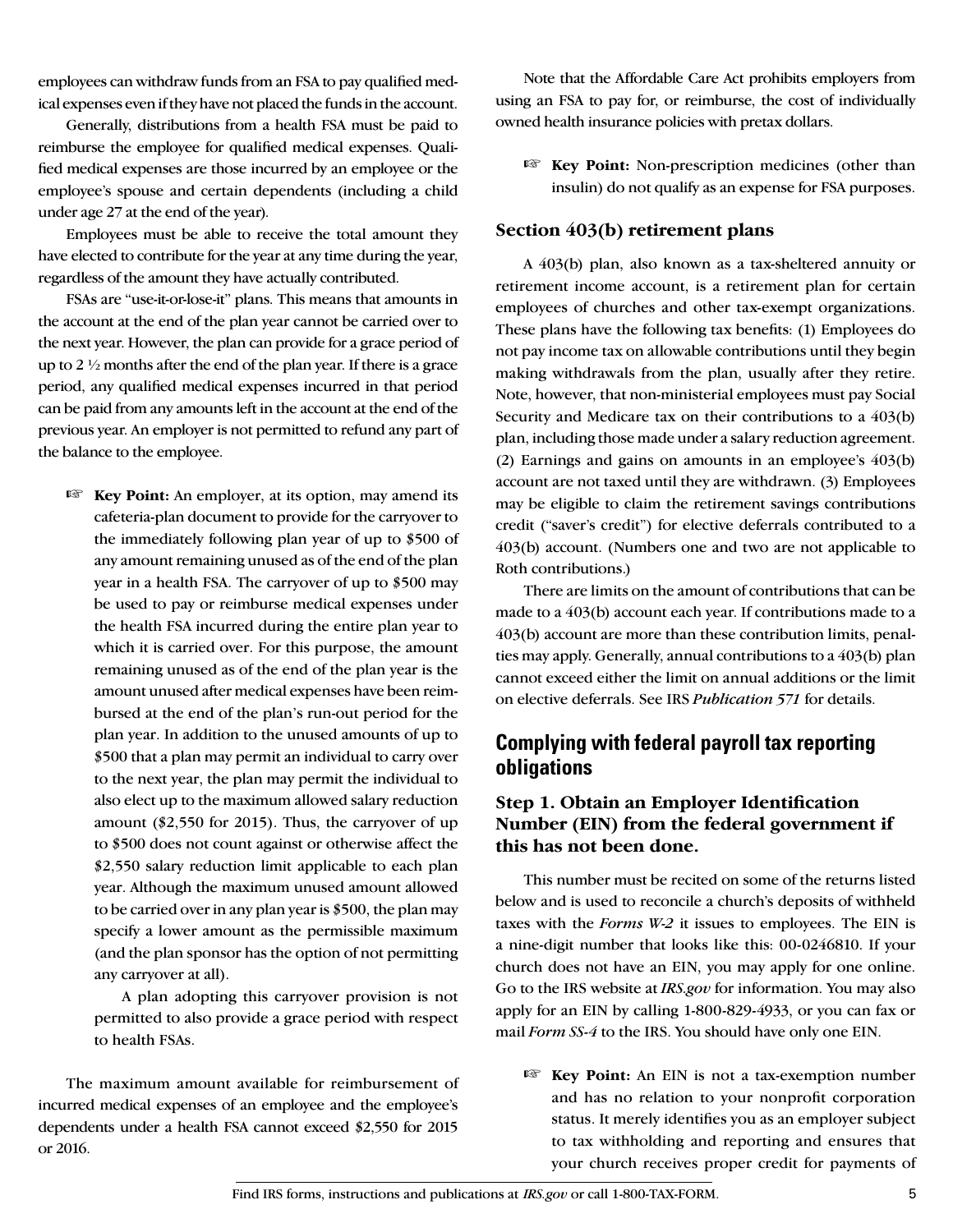withheld taxes. You can obtain an EIN by submitting a *Form SS-4* to the IRS.

#### **Step 2. Determine whether each church worker is an employee or self-employed.**

In some cases, it is difficult to determine whether a particular worker is an employee or is self-employed. If in doubt, churches should treat a worker as an employee, since substantial penalties can be assessed against a church for treating a worker as self-employed whom the IRS later reclassifies as an employee. In general, a self-employed worker is one who is not subject to the control of an employer with respect to how a job is to be done. Further, a self-employed person typically is engaged in a specific trade or business and offers his or her services to the general public.

The IRS and the courts have applied various tests to assist in classifying a worker as an employee or self-employed. Factors that tend to indicate employee status include the following:

- 1. The worker is required to follow an employer's instructions regarding when, where and how to work.
- 2. The worker receives "on-the-job" training from an experienced employee.
- 3. The worker is expected to perform the services personally and not use a substitute.
- 4. The employer, rather than the worker, hires and pays any assistants.
- 5. The worker has a continuing working relationship with the employer.
- 6. The employer establishes set hours of work.
- 7. The worker is guaranteed a regular wage amount for an hourly, weekly or other period of time.
- 8. The worker is expected to work full time.
- 9. The work is done on the employer's premises.
- 10. The worker must submit regular oral or written reports to the employer.
- 11. The worker's business expenses are reimbursed by the employer.
- 12. The employer furnishes the worker's tools, supplies and equipment.
- 13. The worker does not work for other employers.
- 14. The worker does not advertise his or her services to the general public.

Not all of these factors must be present for a worker to be an employee, but if most of them apply, the worker is an employee. Once again: If in doubt, treat the worker as an employee.

**Key Point:** Some fringe benefits are nontaxable only when received by employees.

#### **Step 3. Obtain the Social Security number for each worker.**

After determining whether a worker is an employee or selfemployed, you must obtain the worker's Social Security number. A worker who does not have a Social Security number can obtain one by filing *Form SS-5.* This is a Social Security Administration (SSA) form, not an IRS form. If a self-employed worker performs services for your church (and earns at least \$600 for the year), but fails to provide you with his or her Social Security number, then the church is required by law to withhold a specified percentage of compensation as backup withholding. The backup withholding rate is 28 percent for 2016.

A self-employed person can stop backup withholding by providing the church with a correct Social Security number.

The church will need the correct number to complete the worker's *Form 1099-MISC* (discussed later on page 12).

Churches can be penalized if the Social Security number they report on a *Form 1099-MISC* is incorrect, unless they have exercised due diligence. A church will be deemed to have exercised due diligence if it has self-employed persons provide their Social Security numbers using *Form W-9.* It is a good idea for churches to present self-employed workers (e.g., guest speakers, contract laborers) with a *Form W-9* and to do backup withholding unless the worker returns the form. The church should retain each *Form W-9* to demonstrate its due diligence.

All taxes withheld through backup withholding must be reported to the IRS on *Form 945.* The *Form 945* for 2015 must be filed with the IRS by February 1, 2016. However, if you made deposits on time in full payment of the taxes for the year, you may file the return by February 10, 2016.

**Key Point:** For 2016, churches must withhold 28 percent of the compensation paid to a self-employed person who fails to provide his or her Social Security number to the church. This is referred to as backup withholding and is designed to promote the reporting of taxable income.

#### **Step 4. Have each employee complete a** *Form W-4.*

These forms are used by employees to claim withholding allowances. A church will need to know how many withholding allowances each non-ministerial employee claims in order to withhold the correct amount of federal income tax. Ministers need not file a *Form W-4* unless they enter into a voluntary withholding arrangement with the church. A withholding allowance lowers the amount of tax that will be withheld from an employee's wages. Allowances generally are available for the employee, the employee's spouse, each of the employee's dependents and, in some cases, for itemized deductions.

Ask all new employees to give you a signed *Form W-4* when they start work. If an employee does not complete such a form,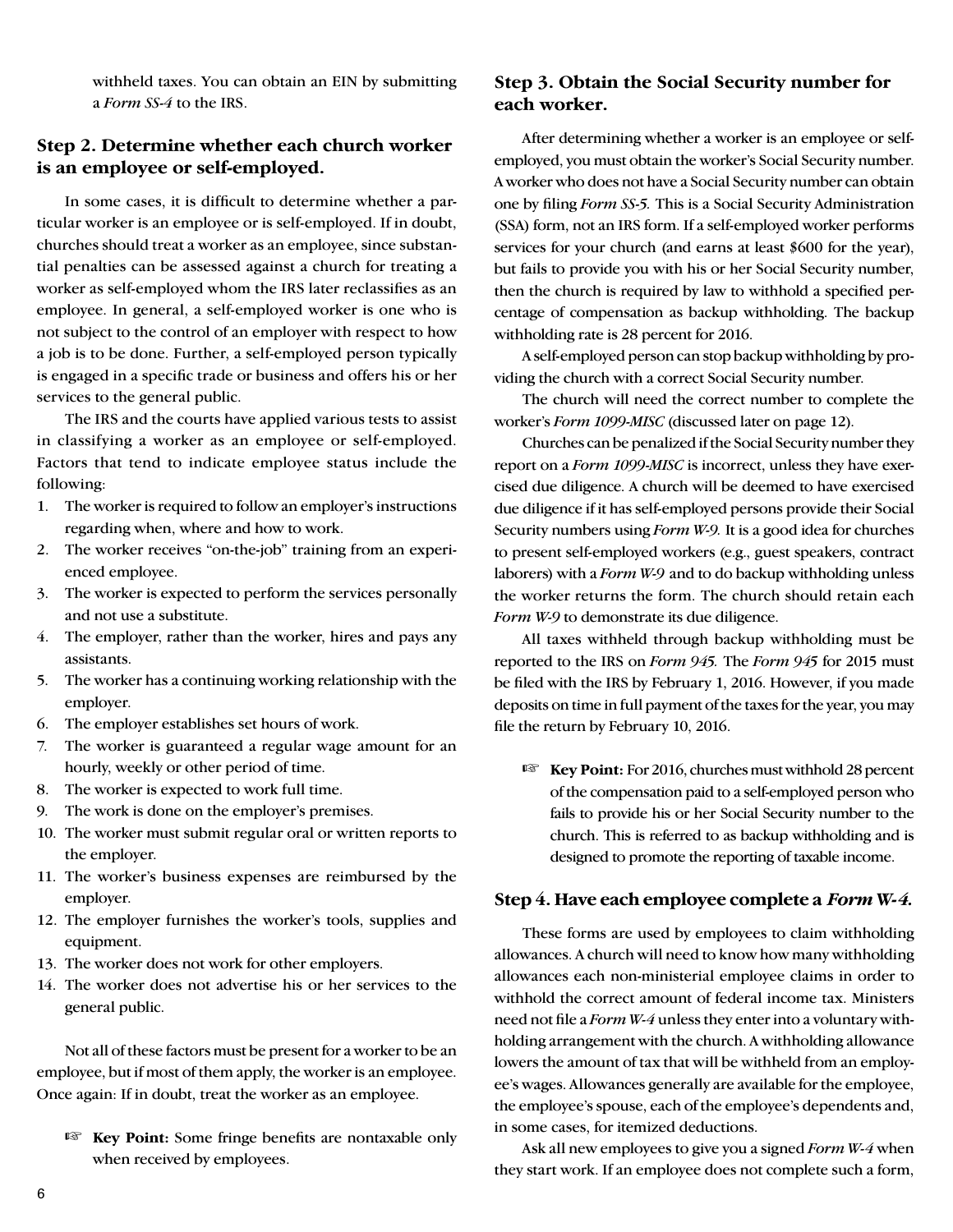then the church must treat the employee as a single person without any withholding allowances or exemptions. Employers must put into effect any *Form W-4* that replaces an existing certificate no later than the start of the first payroll period ending on or after the 30th day after the day on which you received the replacement *Form W-4*. Of course, you can put a *Form W-4*  into effect sooner, if you wish. Employers are not responsible for verifying the withholding allowances that employees claim.

➤ **Tip:** The **withholding calculator** found on the IRS website (*IRS.gov*) can help employees determine the proper amount of federal income tax withholding.

#### **Step 5. Compute each employee's taxable wages.**

The amount of taxes that a church should withhold from an employee's wages depends on the amount of the employee's wages and the information contained on his or her *Form W-4.*  A church must determine the wages of each employee that are subject to withholding. Wages subject to federal withholding include pay given to an employee for service performed. The pay may be in cash or in other forms. Measure pay that is not in money (such as property) by its fair market value. Wages often include a number of items in addition to salary. (There is a comprehensive list of examples in Step 10.)

#### **Step 6. Determine the amount of income tax to withhold from each employee's wages.**

The amount of federal income tax the employer should withhold from an employee's wages may be computed in a number of ways. The most common methods are the wage bracket method and the percentage method.

**Wage bracket method.** Under the wage bracket method, the employer simply locates an employee's taxable wages for the applicable payroll period (that is, weekly, biweekly, monthly) on the wage bracket withholding tables in IRS *Publication 15* ("Circular E") and determines the tax to be withheld by using the column headed by the number of withholding allowances claimed by the employee. You can obtain a copy of IRS *Publication 15* at any IRS office by calling the IRS forms number (1-800-829-3676) or by downloading a copy from the IRS website (*IRS.gov*).

**Percentage method.** Under the percentage method, the employer multiplies the value of one withholding allowance (derived from a table contained in *Publication 15*) by the number of allowances an employee claims on *Form W-4,*  subtracts the total from the employee's wages and determines the amount to be withheld from another table. This method works for any number of withholding allowances an employee claims and any amount of wages.

➤ **Recommendation.** Be sure to obtain a new IRS *Publication 15* in January of 2016. It will contain updated tables for computing the amount of income taxes to withhold from employees' 2016 wages and other helpful information.

Both of these methods are explained in detail in *Publication 15*. Each year, a church should obtain a copy of *Publication 15* to ensure that the correct amount of taxes is being withheld.

Wages paid to a minister as compensation for ministerial services are exempt from income tax withholding. However, ministers who report their income taxes as employees can enter into a voluntary withholding arrangement with their church. Under such an arrangement, the church withholds federal income taxes from the minister's wages as if the minister's wages are not exempt from withholding. Some ministers find voluntary withholding attractive, since it avoids the additional work and discipline associated with the estimated tax procedure.

A minister initiates voluntary withholding by providing the church with a completed *Form W-4.* The filing of this form is deemed to be a request for voluntary withholding.

Voluntary withholding arrangements may be terminated at any time by either the church or minister, or by mutual consent.

The tax code specifies that ministers are self-employed for Social Security with respect to services performed in the exercise of ministry. Therefore, a church whose minister elects voluntary withholding is only obligated to withhold the minister's federal income taxes. The minister is still required to use the estimated tax procedure to report and prepay the SECA tax. However, ministers electing voluntary withholding can indicate on line 6 of *Form W-4* that they want an additional amount of income taxes to be withheld from each pay period that will be sufficient to pay the estimated SECA tax liability by the end of the year. This additional withholding of income taxes becomes a credit that can be applied against a minister's SECA tax on *Form 1040*. It is reported by the church as additional income taxes withheld on its quarterly *Form 941*.

Since any tax paid by voluntary withholding is deemed to be timely paid, a minister who pays SECA tax using this procedure will not be liable for any underpayment penalty (assuming that a sufficient amount of taxes is withheld).

#### **Step 7. Withhold Social Security and Medicare taxes from non-ministerial employees' wages.**

Employees and employers each pay Social Security and Medicare taxes (FICA) equal to 7.65 percent of an employee's wages. The 7.65 percent tax rate is comprised of two components: (1) a Medicare hospital insurance tax of 1.45 percent and (2) an "old age, survivor and disability" (Social Security) tax of 6.2 percent. There is no maximum amount of wages subject to the Medicare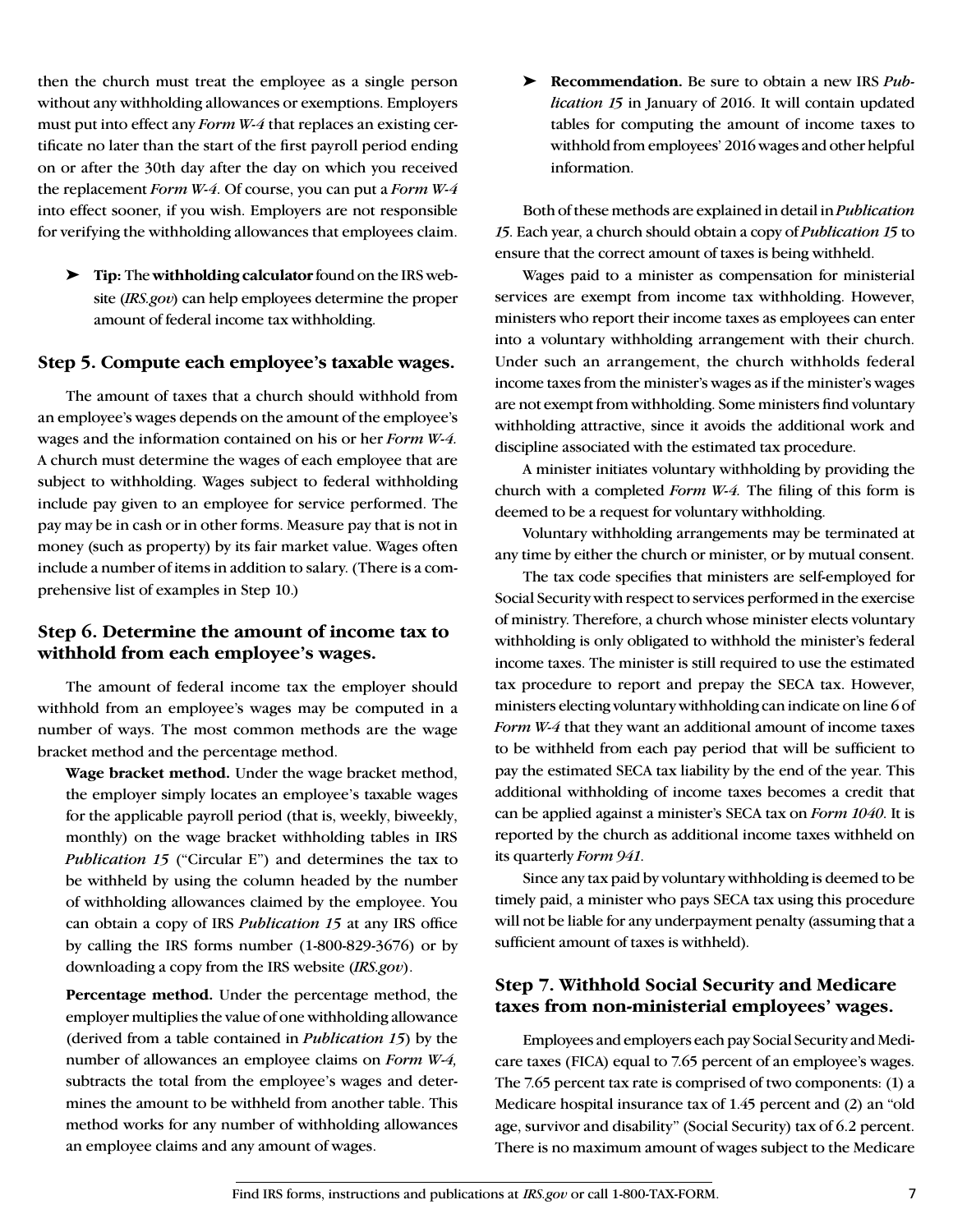tax. For 2015, the maximum wages subject to the Social Security tax (the 6.2 percent amount) is \$118,500. Beginning in 2013, the Affordable Care Act increases the employee portion of the Medicare (HI) tax by an additional tax of 0.9 percent on wages received in excess of a threshold amount. However, unlike the general 1.45 percent HI tax on wages, this additional tax is on the combined wages of the employee and the employee's spouse, in the case of a joint return. The threshold amount is \$250,000 in the case of a joint return or surviving spouse and \$200,000 for single persons. The \$250,000 and \$200,000 amounts are not adjusted for inflation and remain the same for 2016.

The Social Security tax rates for 2015 and 2016 are shown in the following table:

| Year | Tax on<br><b>Employee</b> | Tax on<br><b>Employer</b> | <b>Combined Tax</b> |
|------|---------------------------|---------------------------|---------------------|
| 2015 | 7.65%                     | 7.65%                     | 15.3%               |
| 2016 | 7.65%                     | 7.65%                     | 15.3%               |

**Example 7 Key Point:** Federal law allowed churches that had non-ministerial employees as of July 1984 to exempt themselves from the employer's share of Social Security and Medicare taxes by filing a *Form 8274* with the IRS by October 30, 1984. Many churches did so. The exemption was available only to those churches that were opposed for religious reasons to the payment of Social Security taxes. The effect of such an exemption is to treat all non-ministerial church employees as selfemployed for Social Security purposes. Such employees must pay the SECA tax if they are paid \$108.28 or more for the year. Churches hiring their first non-ministerial employee after 1984 have until the day before the due date for their first quarterly *Form 941* to file the exemption application. Churches can revoke their exemption by filing a *Form 941* accompanied by full payment of Social Security and Medicare taxes for that quarter. Many churches have done so, often inadvertently.

#### **Step 8. The church must deposit the taxes it withholds.**

Churches accumulate three kinds of federal payroll taxes:

- Income taxes withheld from employees' wages
- The employees' share of Social Security and Medicare taxes (withheld from employees' wages)
- The employer's share of Social Security and Medicare taxes

Most employers must deposit payroll taxes on a monthly or semiweekly basis. An employer's deposit status is determined by the total taxes reported in a four-quarter lookback period. For 2016, the lookback period for *Form 941* filers will be July 1, 2014 through June 30, 2015.

**Monthly depositor rule.** Churches that reported payroll taxes of \$50,000 or less in the lookback period will deposit their withheld taxes for 2016 on a monthly basis. Payroll taxes withheld during each calendar month, along with the employer's share of FICA taxes, must be deposited by the 15th day of the following month.

**Semiweekly depositor rule.** Churches that reported payroll taxes of more than \$50,000 in the lookback period must deposit their withheld taxes on a semiweekly basis. This means that for paydays falling on Wednesday, Thursday or Friday, the payroll taxes must be deposited on or by the following Wednesday. For all other paydays, the payroll taxes must be deposited on the Friday following the payday.

Payment with return rule. If you accumulate less than a \$2,500 tax liability during the current or previous quarter, you may make a payment with *Form 941* instead of depositing monthly. See IRS *Publication 15* for more information.

**Key Point:** All deposits must be made using the Electronic Federal Tax Payment System (EFTPS). There are penalties for depositing late, or for mailing payments directly to the IRS that are required to be deposited, unless you have reasonable cause for doing so. To enroll in EFTPS, call 1-800-555-4477, or to enroll online, visit *eftps.gov*. If you do not want to use EFTPS, you can arrange for your tax professional, financial institution, payroll service or other trusted third party to make deposits on your behalf.

### **Step 9. All employers subject to income tax withholding, Social Security and Medicare taxes, or both, must file** *Form 941* **quarterly.**

*Form 941* reports the number of employees and amount of Social Security and Medicare taxes and withheld income taxes that are payable. *Form 941* is due on the last day of the month following the end of each calendar quarter.

| <b>Quarter</b>         | Ending       | Due Date of Form 941 |
|------------------------|--------------|----------------------|
| 1st (January–March)    | March 31     | April 30             |
| 2nd (April-June)       | June 30      | July 31              |
| 3rd (July-September)   | September 30 | October 31           |
| 4th (October-December) | December 31  | January 31           |

If any due date for filing shown above falls on a Saturday, Sunday or legal holiday, you may file your return on the next business day.

*Form 941* may be filed electronically. For more information, visit the IRS website at *IRS.gov/efile* or call 1-866-255-0654.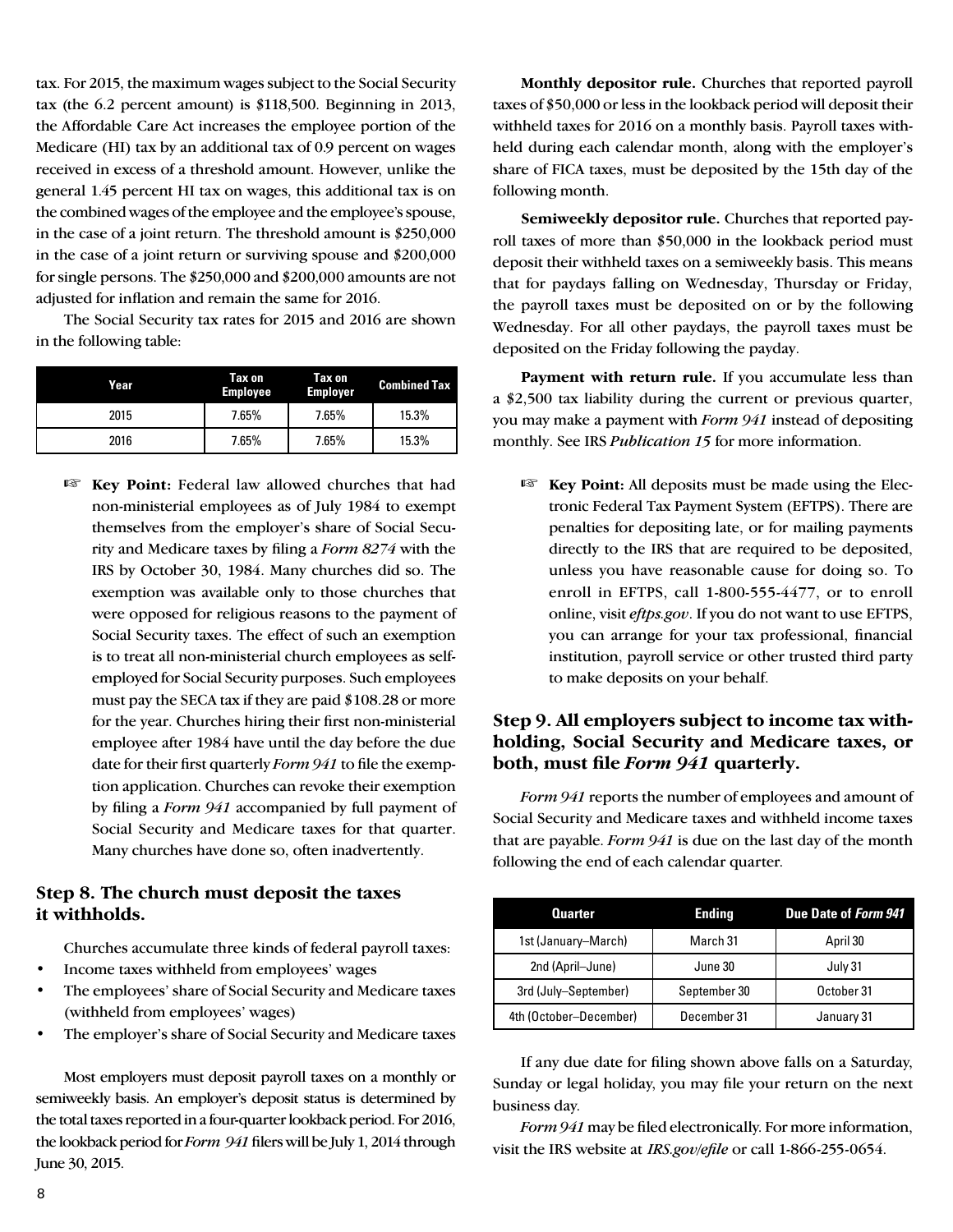+ **Key Point:** *Form 944* replaces *Form 941* for eligible small employers. The purpose of the new *Form 944* is to reduce burden on the smallest employers by allowing them to file their employment tax returns annually and, in most cases, pay the employment tax due with their return. Generally, you are eligible to file this form only if your payroll taxes for the year are \$1,000 or less. Do not file *Form 944* unless the IRS has sent you a notice telling you to file it.

#### **Step 10. Prepare a** *Form W-2* **for every employee, including ministers employed by the church.**

**EXEY Point:** If your employees give their consent, you may be able to furnish *Forms W-2* to your employees electronically. See IRS *Publication 15-A* for additional information. If you file your 2015 *Forms W-2* with the SSA electronically, the due date is extended to March 31, 2016. For information on how to file electronically, call the SSA at 1-800-772-6270. You may file a limited number of *Forms W-2* and *W-3* online using the SSA website at *ssa.gov/employer*. The site also allows you to print out copies of the forms for filing with state or local governments, distribution to your employees and for your records.

A church reports each employee's taxable income and withheld income taxes as well as Social Security and Medicare taxes on this form. A church should furnish Copies B, C and 2 of the 2015 *Form W-2* to each employee by February 1, 2016. File Copy A with the SSA by February 29, 2016. Send all Copies A with *Form W-3, Transmittal of Wage and Tax Statements.* If you file electronically, the due date is March 31, 2016.

**Key Point:** Be sure to add cents to all amounts. Make all dollar entries without a dollar sign and comma, but with a decimal point and cents. For example, \$1,000 should read "1000.00." Government scanning equipment assumes that the last two figures of any amount are cents. If you report \$40,000 of income as "40000," the scanning equipment would interpret this as 400.00 (\$400)!

You may need some assistance with some of the boxes on the *Form W-2*. Consider the following:

**Box a.** Report the employee's Social Security number. Insert "applied for" if an employee does not have a Social Security number but has applied for one. If you do not provide the correct employee name and Social Security number on *Form W-2*, you may owe a penalty unless you have reasonable cause.

**Box b.** Insert your church's federal EIN. This is a nine-digit number that is assigned by the IRS. If you do not have one, you can obtain one by submitting a completed *Form SS-4* to the IRS. Some churches have more than one EIN (for example, some churches that operate a private school have a number for both the church and the school). Be sure that the EIN listed on an employee's *Form W-2* is the one associated with the employee's actual employer.

**Box c.** Enter your church's name, address and ZIP Code. This should be the same address reported on your *Form 941*.

**Box d.** You may use this box to identify individual *Forms W-2*. You are not required to use this box.

**Box e.** Enter the employee's name.

**Box f.** Enter the employee's address and ZIP Code.

**Box 1.** Report all wages paid to workers who are treated as employees for federal income tax reporting purposes. This includes:

- 1. Salary, bonuses, prizes and awards.
- 2. Taxable fringe benefits (including cost of employer-provided group term life insurance coverage that exceeds \$50,000).
- 3. The value of the personal use of an employer-provided car.
- 4. Most Christmas, birthday, anniversary and other special occasion gifts paid by the church.
- 5. Business expense reimbursements paid under a nonaccountable plan (one that does not require substantiation of business expenses within a reasonable time, or does not require excess reimbursements to be returned to the church, or reimburses expenses out of salary reductions). Also note that such reimbursements are subject to income tax and Social Security withholding if paid to non-ministerial employees.
- 6. If you reimburse employee travel expenses under an accountable plan using a per diem rate, include in Box 1 the amount by which your per diem rate reimbursements for the year exceed the IRS-approved per diem rates. Also note that such excess reimbursements are subject to income tax and Social Security withholding if paid to non-ministerial employees. Use code L in Box 12 to report the amount equal to the IRSapproved rates.
- 7. If you reimburse employee travel expenses under an accountable plan using a standard business mileage rate in excess of the IRS-approved rate (57.5 cents per mile for 2015), include in Box 1 the amount by which your mileage rate reimbursements for the year exceed the IRS-approved rates. Also note that such excess reimbursements are subject to income tax and Social Security withholding if paid to non-ministerial employees. Use code L in Box 12 to report the amount equal to the IRS-approved rates.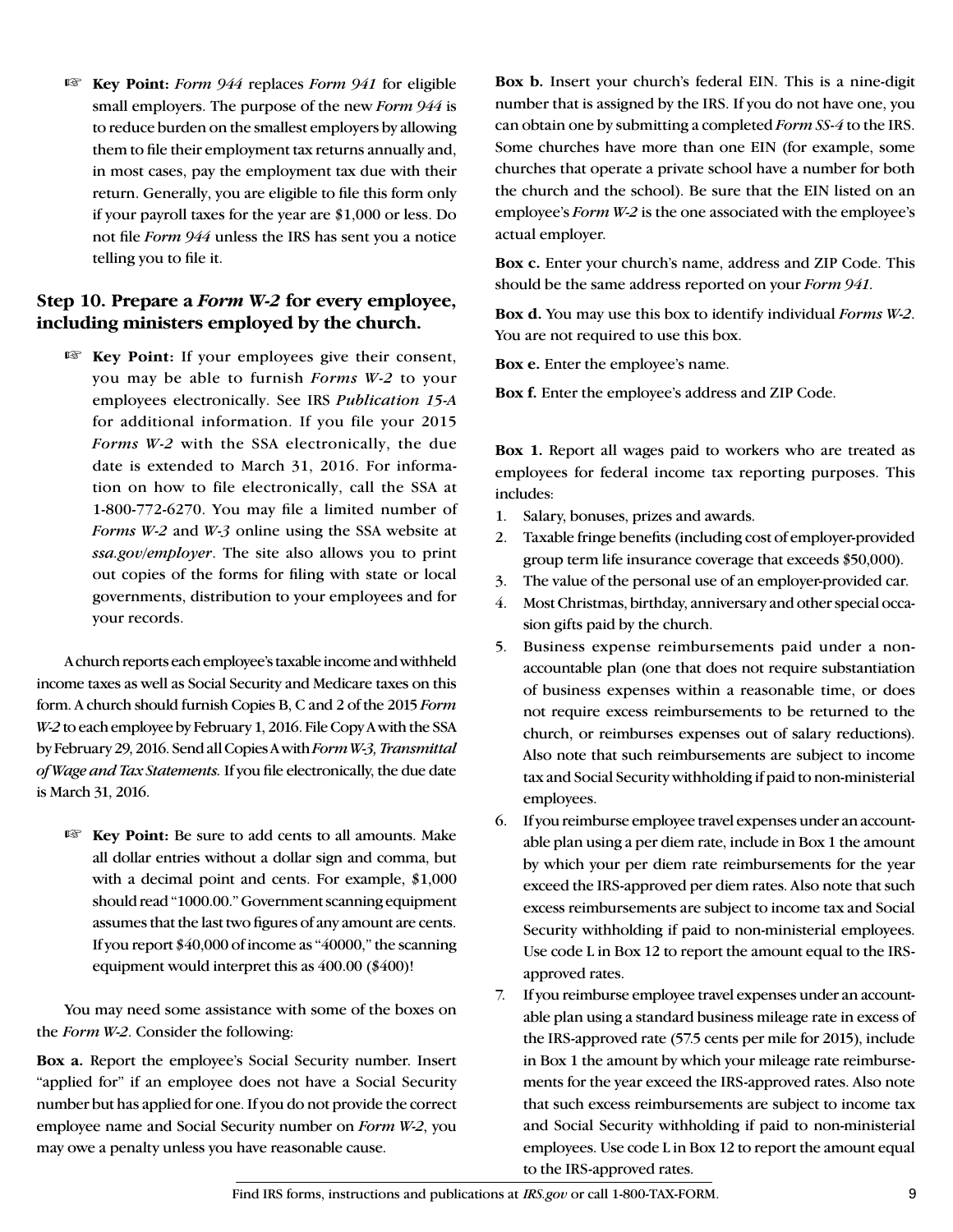- 8. Employer reimbursements of an employee's non-qualified (non-deductible) moving expenses.
- 9. Any portion of a minister's SECA taxes paid by the church.
- 10. Amounts includible in income under a non-qualified deferred compensation plan because of Section 409A.
- 11. Designated Roth contributions made under a Section 403(b) salary reduction agreement.
- 12. Church reimbursements of a spouse's travel expenses incurred while accompanying a minister on a business trip represent income to the minister unless the spouse's presence serves a legitimate and necessary business purpose and the spouse's expenses are reimbursed by the church under an accountable plan.
- 13. Churches that make a below-market loan to a minister of at least \$10,000 create taxable income to the minister (some exceptions apply). A below-market loan is a loan on which no interest is charged or on which interest is charged at a rate below the applicable federal rate.
- 14. Churches that forgive a minister's debt to the church create taxable income to the minister.
- 15. Severance pay.
- 16. Payment of a minister's personal expenses by the church.
- 17. Employee contributions to a Health Savings Account (HSA).
- 18. Employer contributions to an HSA if includable in the income of the employee.
- 19. "Love gifts" from the church to a pastor.

For ministers who report their income taxes as employees, do not report in Box 1 the annual fair rental value of a parsonage or any portion of a minister's compensation that was designated (in advance) as a housing allowance by the church. Also, some contributions made to certain retirement plans out of an employee's wages are not reported.

- **A** Caution: Taxable fringe benefits not reported as income in Box 1 may constitute an automatic excess benefit transaction exposing the recipient and members of the church board to intermediate sanctions in the form of substantial excise taxes.
- **Key Point:** Churches should not include in Box 1 the annual fair rental value of a parsonage or a housing allowance provided to a minister as compensation for ministerial services.

**Box 2.** List all federal income taxes that you withheld from the employee's wages. The amounts reported in this box (for all employees) should correspond to the amount of withheld income taxes reported on your four *Forms 941*.

**Box 3.** Report an employee's wages subject to the Social Security component (the 6.2 percent rate for 2015) of FICA taxes. Box 3 should not list more than the maximum wage base for the Social Security component of FICA taxes (\$118,500 for 2015 and 2016). This box usually will be the same as Box 1, but not always. For example, certain retirement contributions are included in Box 3 that are not included in Box 1. To illustrate, contributions to a 403(b) plan by salary reduction agreement may be excludable from income and not reportable in Box 1, but they are subject to FICA taxes and accordingly they represent Social Security and Medicare wages for non-ministerial employees.

> **Example 12 Key Point:** Remember that ministers (including those who report their income taxes as employees) are self-employed for Social Security with respect to their ministerial services, and so they pay SECA taxes rather than the employee's share of Social Security and Medicare taxes. **For ministers, this box should be left blank.**

Churches that filed a timely *Form 8274* exempting themselves from the employer's share of FICA taxes do not report the wages of non-ministerial employees in this box since such employees are considered self-employed for Social Security purposes.

**Box 4.** Report the Social Security component (6.2 percent in 2015) of FICA taxes that you withheld from the employee's wages. This tax is imposed on all wages up to a maximum of \$118,500 for 2015 and 2016. Do not report the church's portion (the employer's share) of Social Security and Medicare taxes. Ministers who report their income taxes as employees are still treated as self-employed for Social Security purposes with respect to their ministerial services. **For ministers, this box should be left blank.** 

**Box 5.** Report a non-ministerial employee's current and deferred (if any) wages subject to the Medicare component (1.45 percent) of FICA taxes. This will be an employee's entire wages regardless of amount. There is no ceiling. For most workers (earning less than \$118,500 in 2015 and 2016) the maximum amount of wages subject to the Social Security tax (Boxes 3 and 5) should show the same amount. If you paid more than \$118,500 to a non-ministerial employee in 2015, Box 3 should show \$118,500 and Box 5 should show the full amount of wages paid. This amount remains at \$118,500 for 2016.

**Box 6.** Report the Medicare component of FICA taxes that you withheld from the non-ministerial employee's wages. This tax is imposed on all wages, current and deferred (if any), regardless of amount.

**Box 10.** Show the total dependent care benefits under a dependent care assistance program (Section 129) paid or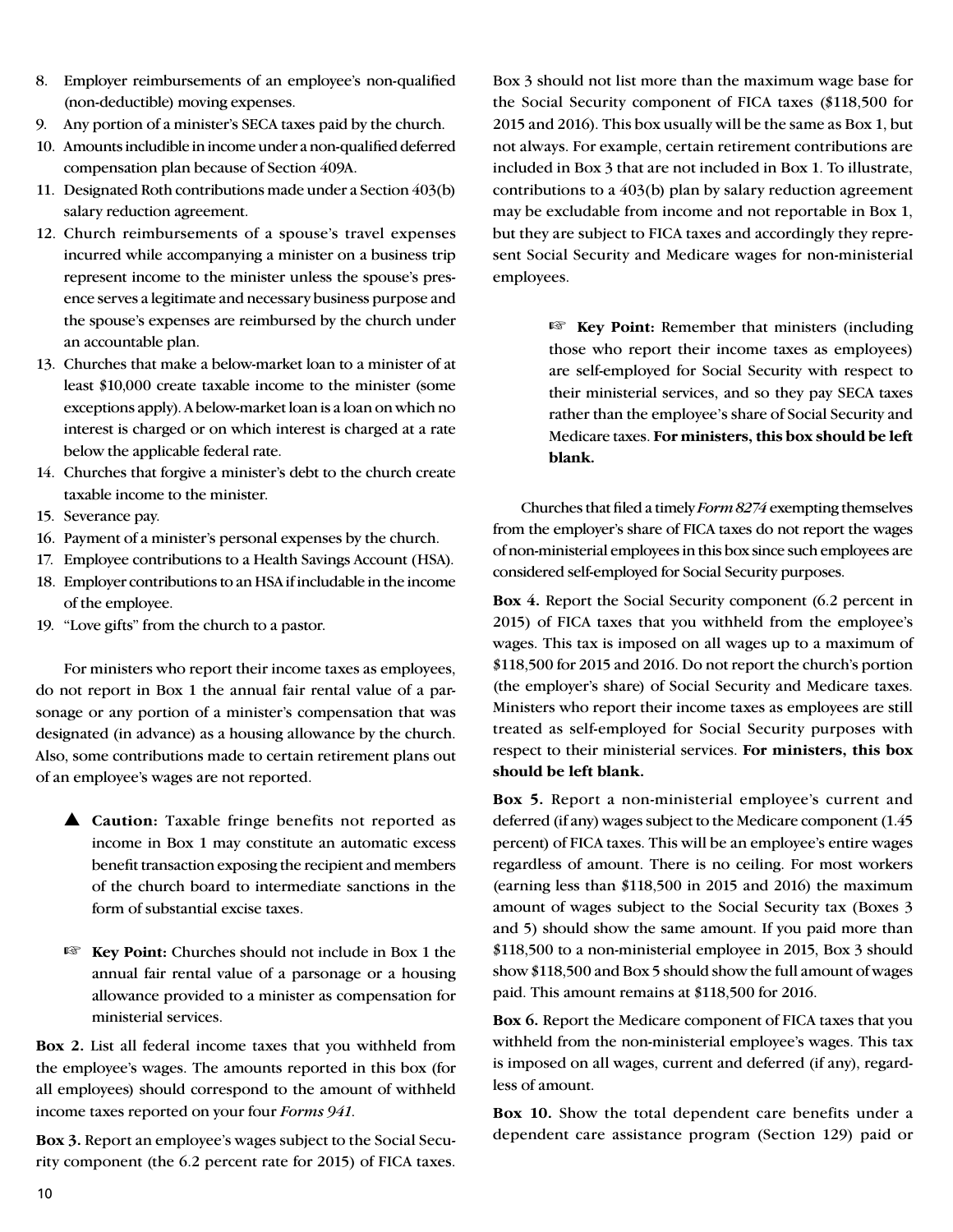incurred by you for your employee. Include the fair market value of employer-provided day care facilities and amounts paid or incurred for dependent care assistance in a Section 125 cafeteria plan. Report all amounts paid or incurred including those in excess of the \$5,000 exclusion. Include any amounts over \$5,000 in Boxes 1, 3 and 5. For more information, see IRS *Publication 15-B*.

**Box 11.** The purpose of Box 11 is for the SSA to determine if any part of the amount reported in Box 1 or Boxes 3 or 5 was earned in a prior year. The SSA uses this information to verify that they have properly applied the Social Security earnings test and paid the correct amount of benefits. Report distributions to an employee from a non-qualified plan in Box 11. Also report these distributions in Box 1. Under non-qualified plans, deferred amounts that are no longer subject to a substantial risk of forfeiture are taxable even if not distributed. Report these amounts in Boxes 3 (up to the Social Security wage base) and 5. Do not report in Box 11 deferrals included in Boxes 3 or 5 and deferrals for current-year services (such as those with no risk of forfeiture).

If you made distributions and also are reporting any deferrals in Boxes 3 or 5, do not complete Box 11. See IRS *Publication 957.*

Unlike qualified plans, non-qualified plans do not meet the qualification requirements for tax-favored status. Non-qualified plans include those arrangements traditionally viewed as deferring the receipt of current compensation, such as a rabbi trust. Welfare benefit plans and plans providing termination pay, or early retirement pay, are not generally non-qualified plans.

For additional information, see IRS *Publications 15* and *957.*

**Box 12.** Insert the appropriate code and dollar amount in this box. Insert the code letter followed by a space and then insert the dollar amount on the same line within the box. Do not enter more than four codes in this box. If more are needed, use another *Form W-2.* Use capital letters for the codes, and remember not to use dollar signs or commas. For example, to report a \$3,000 contribution to a Section 403(b) tax-sheltered annuity, you would report "E 3000.00" in this box. The codes are as follows:

**A** — This will not apply to church employees.

**B** — This will not apply to church employees.

**C** — You (the church) provided your employee with more than \$50,000 of group term life insurance. Report the cost of coverage in excess of \$50,000. It should also be included in Box 1 (and in Boxes 3 and 5 for non-ministerial employees). See page 13 of the *Ministers' Tax Guide* for additional information about ministers for federal tax purposes.

**D** — Generally not applicable to churches.

 $E$  — The church made contributions to a 403(b) plan

pursuant to a salary reduction agreement on behalf of the employee. Report the amount of the contributions. While this amount ordinarily is not reported in Box 1, it is included in Boxes 3 and 5 for non-ministerial employees since it is subject to Social Security and Medicare taxes with respect to such workers.

**F** — Generally not applicable to churches.

**G** — Generally not applicable to churches.

**H** — Generally not applicable to churches.

**J** — You (the church) are reporting sick pay. Show the amount of any sick pay that is not includable in the employee's income because he or she contributed to the sick pay plan.

**K** — Generally not applicable to churches.

 $L - You$  (the church) reimbursed the employee for employee business expenses using the standard mileage rate or the per diem rates, and the amount you reimbursed exceeds the amounts allowed under these methods. Enter code L in Box 12, followed by the amount of the reimbursements that equal the allowable standard mileage or per diem rates. Any excess should be included in Box 1. For non-ministerial employees, report the excess in Boxes 3 (up to the Social Security wage base) and 5 as well. Do not include any per diem or mileage allowance reimbursements for employee business expenses in Box 12 if the total reimbursements are less than or equal to the amount deemed substantiated under the IRS-approved standard mileage rate or per diem rates.

**M, N** — Generally not applicable to churches.

**P** — You (the church) paid qualified moving expenses reimbursements directly to an employee. Report the amount of these reimbursements but only if they were made under a non-accountable arrangement. Do not report reimbursements of qualified moving expenses that you paid directly to a third party on behalf of the employee (for example, to a moving company) or the employee under an accountable arrangement.

**Q** — Generally not applicable to churches.

**R** — Report employer contributions to a medical savings account on behalf of the employee. Any portion that is not excluded from the employee's income also should be included in Box 1.

**S** — Report employee salary reduction contributions to a SIMPLE retirement account. However, if the SIMPLE account is part of a 401(k) plan, use code D.

**T** — Report amounts paid (or expenses incurred) by an employer for qualified adoption expenses furnished to an employee under an adoption assistance program.

**V** — Generally not applicable to churches.

**W** — Report employer contributions to an HSA.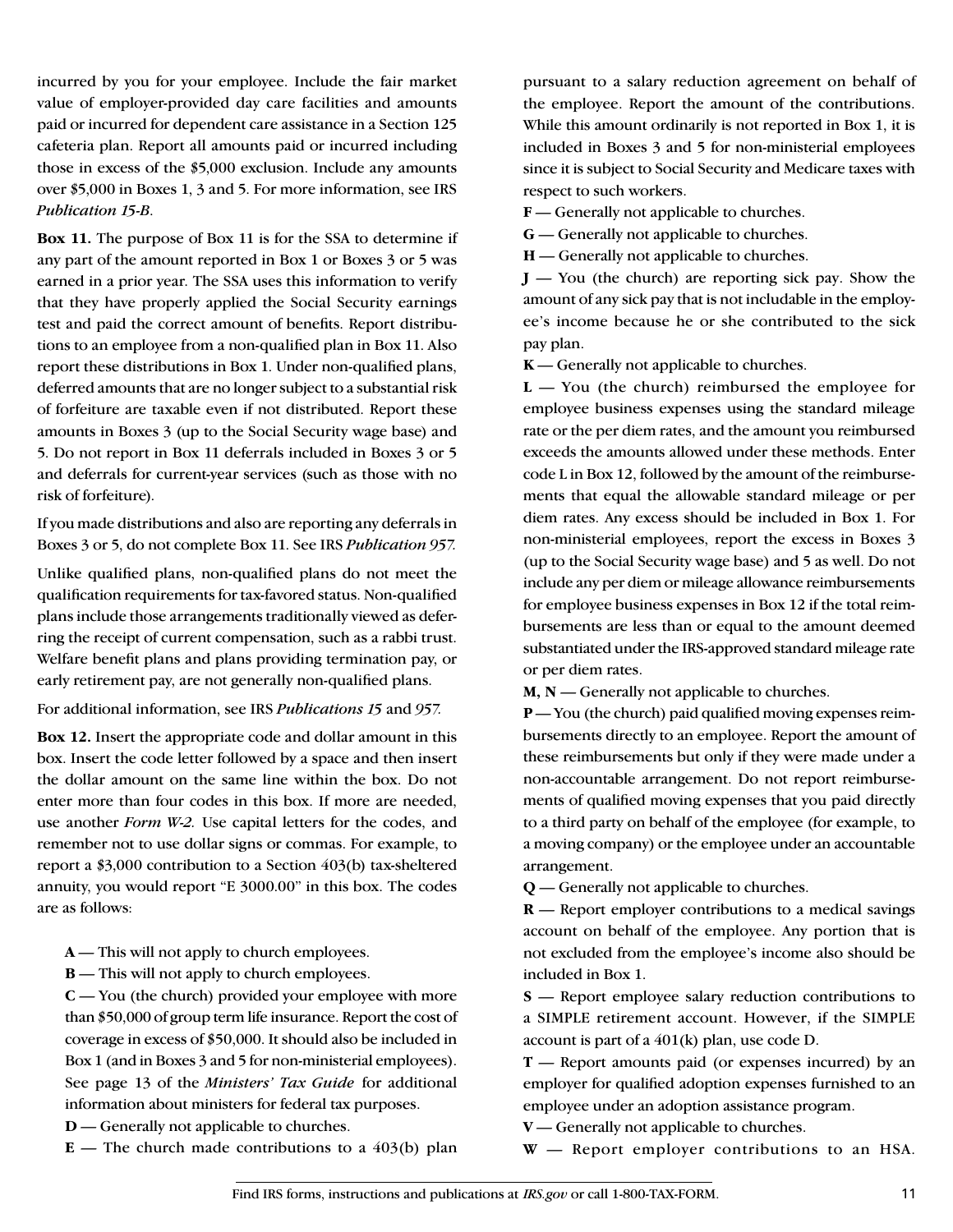Include amounts the employee elected to contribute using a cafeteria plan.

**Y** — It is no longer necessary to report deferrals under a Section 409A non-qualified deferred compensation plan in Box 12 using code Y.

**Z** — Report all amounts deferred (including earnings on deferrals) under a non-qualified deferred compensation plan that are included in income under Section 409A of the tax code because the NQDC fails to satisfy the requirements of Section 409A. Do not include amounts properly reported on *Forms 1099-MISC* or *W-2* for a prior year. Also, do not include amounts considered to be subject to a substantial risk of forfeiture for purposes of Section 409A. The amount reported in Box 12 using code Z is also reported in Box 1.

**AA** — Generally not applicable to churches.

**BB** — Report designated Roth contributions under a Section 403(b) salary reduction agreement. Do not use this code to report elective deferrals under code E.

**DD** — Starting in tax year 2011, the Affordable Care Act requires employers to report the cost of coverage under an employer-sponsored group health plan. To give employers more time to update their payroll systems, IRS *Notice 2010-69*  made this requirement optional for all employers in 2011. IRS *Notice 2012-9* provided further relief for smaller employers filing fewer than 250 *W-2* forms by making the reporting requirement optional for them until further guidance is issued by the IRS. The reporting under this provision is for information only; the amounts reported are not included in taxable wages and are not subject to new taxes.

**EE** — Generally not applicable to churches.

**Box 13.** Check the appropriate box.

- Statutory employee. Churches rarely, if ever, have statutory employees. These include certain drivers, insurance agents and salespersons.
- **Retirement plan.** Check this box if the employee was an active participant (for any part of the year) in any of the following: (1) a qualified pension, profit-sharing or stock bonus plan described in Section 401(a) (including a 401(k) plan); (2) an annuity contract or custodial account described in Section 403(b); (3) a simplified employee pension (SEP) plan; or (4) a SIMPLE retirement account.
- **Third-party sick pay.** Churches generally will not check this box.

**Box 14.** This box is optional. Use it to provide information to the church employee. Some churches report a church-designated housing allowance in this box. The IRS uses Box 14 for this purpose in a comprehensive minister tax example in the current edition of its *Publication 517,* but this is not a requirement. **\$ Tax Tip:** The IRS has provided the following suggestions to reduce the discrepancies between amounts reported on *Forms W-2* and *W-3* and *Form 941*: First, be sure the amounts on *Form W-3* are the total amounts from *Forms W-2.* Second, reconcile *Form W-3* with your four quarterly *Forms 941* by comparing amounts reported for: (1) income tax withholding (Box 2); (2) Social Security and Medicare wages (Boxes 3, 5 and 7); and (3) Social Security and Medicare taxes (Boxes 4 and 6). Amounts reported on *Forms W-2* and *W-3* and *941* may not match for valid reasons. If they do not match, you should determine that the reasons are valid.

#### **Step 11. Prepare a** *Form 1099-MISC* **for every self-employed person receiving non-employee compensation of \$600 or more.**

A *Form 1099-MISC* must be issued to any non-employee who is paid self-employment earnings of at least \$600 during any year. For compensation paid in 2015, furnish Copy B of this form to the recipient by February 1, 2016, and file Copy A with the IRS by February 29, 2016. If you file electronically, the due date for filing Copy A with the IRS is March 31, 2016. *Form 1099- MISC* is designed to induce self-employed persons to report their full taxable income.

Self-employment earnings include compensation paid to any individual other than an employee. Examples include ministers who report their income as self-employed for income tax reporting purposes, some part-time custodians and certain self-employed persons who perform miscellaneous services for the church (plumbers, carpenters, lawn maintenance providers, etc.) and who are not incorporated.

To illustrate, if a guest speaker visited a church in 2015 and received compensation from the church in an amount of \$600 or more (net of any housing allowance or travel expense reimbursed under an accountable plan), then the church must issue the person Copy B of *Form 1099-MISC* by February 1, 2016.

Exceptions apply. For example, a church need not issue a *1099-MISC* to a corporation or to a person who will be receiving a *Form W-2* for services rendered to the church. Also, travel expense reimbursements paid to a self-employed person under an accountable reimbursement plan do not count toward the \$600 figure.

To complete *Form 1099-MISC* the church will need to obtain the recipient's name, address and Social Security number. Churches should obtain this information at the time of the person's visit, since it often can be difficult to obtain the necessary information at a later date. IRS *Form W-9* can be used to obtain this information. If a self-employed person who is paid \$600 or more during the course of a year by a church refuses to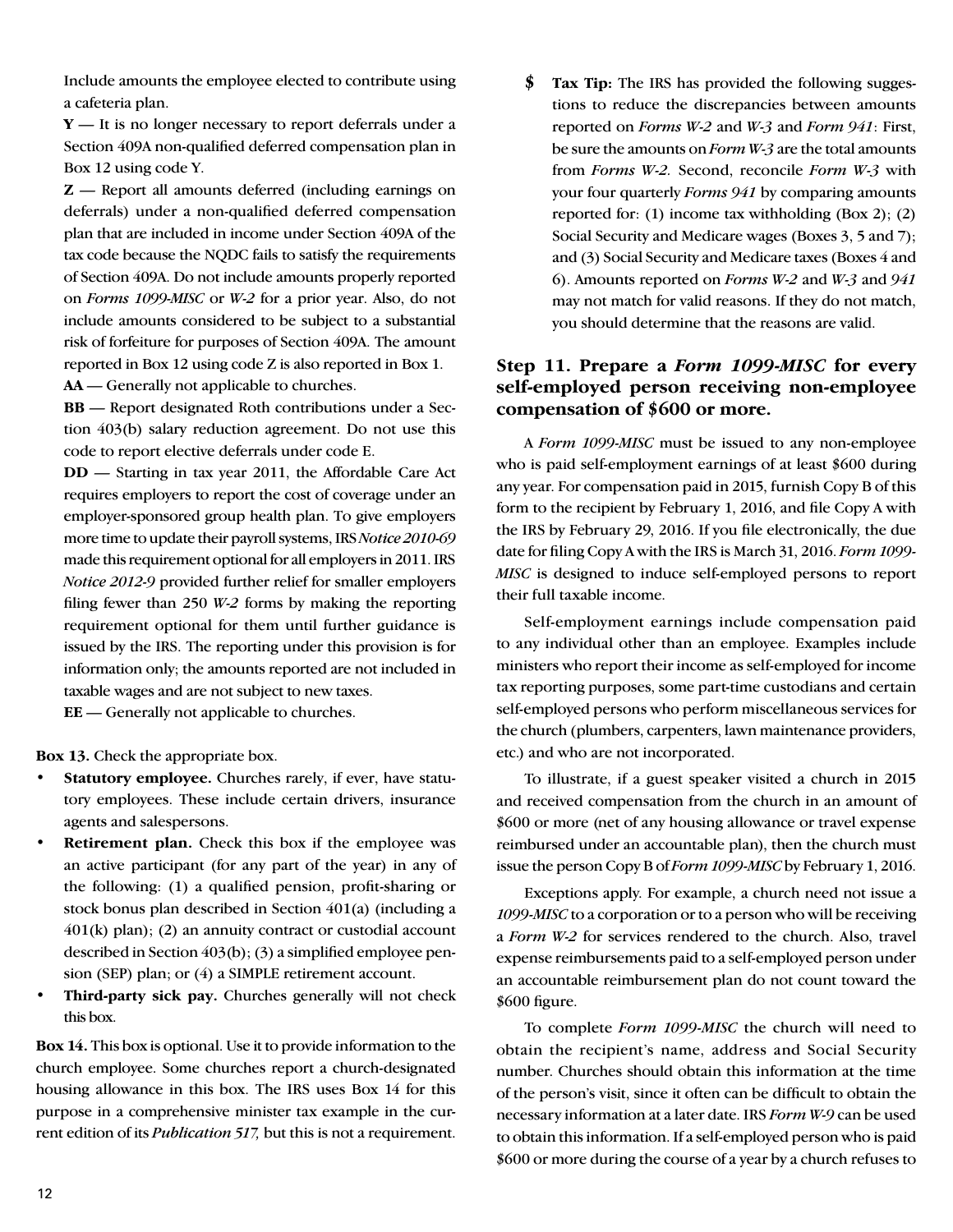provide a Social Security number, then the church is required to withhold a percentage of the person's total compensation as backup withholding. See Step 3. The backup withholding rate is 28 percent for 2016.

### **Reporting and other important requirements for churches**

#### **Reporting group term life insurance**

You must include in the income of employees an imputed cost of employer-provided group term life insurance coverage (including death benefits under the benefits plan) that exceeds \$50,000. You must also include the imputed cost of all employerprovided group term life insurance on the life of a spouse or dependent if the coverage provided exceeds \$2,000. The imputed cost can be determined according to the following table:

| Cost Per \$1,000 of Protection for One-month Period |          |  |  |  |
|-----------------------------------------------------|----------|--|--|--|
| <b>Age Brackets</b>                                 | Cost     |  |  |  |
| Under 25                                            | 5 cents  |  |  |  |
| $25 - 29$                                           | 6 cents  |  |  |  |
| $30 - 34$                                           | 8 cents  |  |  |  |
| $35 - 39$                                           | 9 cents  |  |  |  |
| $40 - 44$                                           | 10 cents |  |  |  |
| 45-49                                               | 15 cents |  |  |  |
| $50 - 54$                                           | 23 cents |  |  |  |
| $55 - 59$                                           | 43 cents |  |  |  |
| $60 - 64$                                           | 66 cents |  |  |  |
| 65-69                                               | \$1.27   |  |  |  |
| 70 and above                                        | \$2.06   |  |  |  |

 $\mathbb{Z}_2$  **Example:** Church A pays the premiums on a \$70,000 group term insurance policy on the life of Pastor B with B's wife as beneficiary. Pastor B is 29 years old. Church A also pays the premium on a \$5,000 group term policy that covers Pastor B's wife, who is 30 years old. The church would have to report \$19.20 as the imputed cost of the insurance provided to Pastor B and his wife. This amount is computed as follows: (1) For Pastor B, the table shows the cost per month for each \$1,000 of group term life insurance in excess of \$50,000. To compute the cost for Pastor B, take 6 cents x 12 months  $= 72$  cents x 20 (corresponding to \$20,000 of group term insurance in excess of  $$50,000$  =  $$14.40$ ; and (2) in addition, the cost of the entire \$5,000 of insurance provided to Pastor B's wife would have to be computed. Take 8 cents x 12 months =  $96$  cents x 5  $= $4.80$ . Combine this amount with the cost of Pastor

B's excess insurance to obtain the taxable amount of \$19.20. Church A should include this amount with wages in Box 1 of *Form W-2.* This amount should also be reported in Box 12 and labeled code C. Any includable amount is subject to income tax as well as Social Security and Medicare withholding for non-ministerial church employees.

#### *Form I-9*

All employers are responsible for verifying the identity and eligibility of employees to work in the United States. As employers, churches must complete an *Employment Eligibility Verification Form* for each new employee. This form is better known as *Form I-9.*

*Form I-9* is not an IRS form and is not filed with any government agency. However, it is important for churches to be familiar with this form because they can be assessed fines for failing to comply with the requirements summarized below.

Churches should:

- Ensure that each new employee completes Section 1 of the *Form I-9* on or before his or her first day of compensated work. Review the employee's documents and fully complete Section 2 of the *Form I-9* within three business days of the hire. Collect a *Form I-9* for all employees, including ministers, hired after November 6, 1986, even if the church has no doubt that someone is a U.S. citizen. An employee signs part of the form and the employer signs part of the form. The form's instructions list documents employees may show to verify their identity and eligibility to work in the United States.
- Review the United States Citizenship and Immigration Services (USCIS) website *(uscis.gov)* for instructions that will assist you in completing the *Form I-9.* You can also download *Form I-9* from the USCIS website.
- Collect forms from new employees only, not from all applicants. When extending job offers, churches should clarify that employment is conditioned on completion of a *Form I-9*. Employers should remind new employees to bring their documents the first day of work. Forms should be completed no later than the end of the employee's third day at work.
- Accept documents that appear to be genuine and relate to the employee. If churches act reasonably when deciding that a document is genuine, they will not be held responsible for a mistake. Churches may keep photocopies of original identification and verification documents with each employee form. This is not required by law but may be helpful in case there is ever a question about whether a document was genuine.
- Retain an employee's completed *Form I-9* for as long as the individual works for the employer. Once the individual's employment has terminated, the employer must determine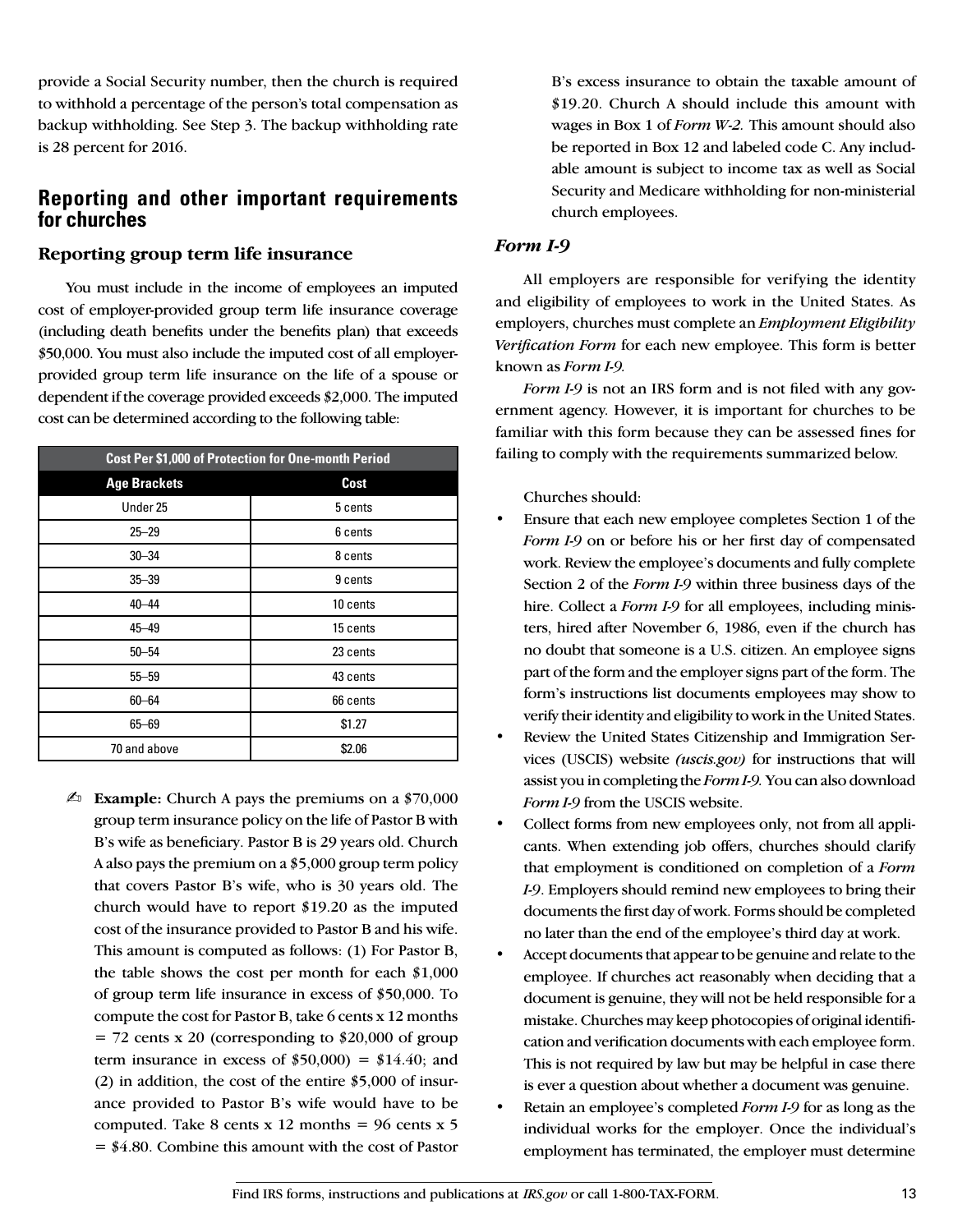how long after termination the *Form I-9* must be retained, which is either three years after the date of hire or one year after the date employment is terminated, whichever is later. *Forms I-9* can be retained on paper or microform or electronically.

Upon request, show completed forms to authorized officials of the Department of Homeland Security (DHS), Department of Labor (DOL) or the Justice Department's Office of Special Counsel for Unfair Immigration-Related Employment Practices (OSC). Officials will give a minimum of three days' notice before inspection.

Churches, like any employer, can be penalized for failing to comply with the *I-9* requirement. If you fail to complete, retain or make available for inspection a *Form I-9* as required by law, you may face a civil penalty for each violation. There are additional penalties for knowingly hiring unauthorized aliens.

#### **Annual certification of racial nondiscrimination**

Churches and other religious organizations that operate, supervise or control a private school must file a *Certificate of Racial Nondiscrimination* (*Form 5578*) each year with the IRS. The certificate is due by the 15th day of the fifth month following the end of the organization's fiscal year. This is May 15 of the following year for organizations that operate on a calendar-year basis. For example, the *Form 5578* for 2015 is due May 16, 2016 (May 15 is a Sunday).

A private school is defined as an educational organization that normally maintains a regular faculty and curriculum and normally has a regularly enrolled body of pupils or students in attendance at the place where its educational activities are regularly conducted. The term includes primary, secondary, preparatory or high schools, and colleges and universities, whether operated as a separate legal entity or an activity of a church.

- **Example 1 Key Point:** The term "school" also includes preschools, and this is what makes the reporting requirement relevant for many churches. As many as 25 percent of all churches operate a preschool program.
- **Example 1 Key Point:** Independent religious schools that are not affiliated with a church or denomination, and that file *Form 990*, do not file *Form 5578.* Instead, they make their annual certification of racial nondiscrimination directly on *Form 990*.

*Form 5578* is easy to complete. A church official simply identifies the church and the school and certifies that the school has "satisfied the applicable requirements of Sections 4.01 through 4.05 of *Revenue Procedure 75-50.*" This reference is to the following requirements:

- 1. The school has a statement in its charter, bylaws or other governing instrument, or in a resolution of its governing body, that it has a racially nondiscriminatory policy toward students.
- 2. The school has a statement of its racially nondiscriminatory policy toward students in all its brochures and catalogs dealing with student admissions, programs and scholarships.
- 3. The school makes its racially nondiscriminatory policy known to all segments of the general community served by the school through the publication of a notice of its racially nondiscriminatory policy at least annually in a newspaper of general circulation or through utilization of the broadcast media. However, such notice is not required if one or more exceptions apply. These include the following: (1) During the preceding three years, the enrollment consists of students at least 75 percent of whom are members of the sponsoring church or religious denomination, and the school publicizes its nondiscriminatory policy in religious periodicals distributed in the community; and (2) the school draws its students from local communities and follows a racially nondiscriminatory policy toward students and demonstrates that it follows a racially nondiscriminatory policy by showing that it currently enrolls students of racial minority groups in meaningful numbers.
- 4. The school can demonstrate that all scholarships or other comparable benefits are offered on a racially nondiscriminatory basis.

Filing the *Certificate of Racial Nondiscrimination* is one of the most commonly ignored federal reporting requirements. Churches that operate a private school (including a preschool), as well as independent schools, may obtain copies of *Form 5578* by calling the IRS forms number (1-800-829-3676).

#### **Charitable contribution substantiation rules**

Several important rules apply to the substantiation of charitable contributions, including the following:

**Cash contributions.** All cash contributions, regardless of amount, must be substantiated by either a bank record (such as a cancelled check) or a written communication from the charity showing the name of the charity, the date of the contribution and the amount of the contribution. The recordkeeping requirements **may not be satisfied by maintaining other written records.** In the past, donors could substantiate cash contributions of less than \$250 with "other reliable written records showing the name of the charity, the date of the contribution, and the amount of the contribution" if no cancelled check or receipt was available. This is no longer allowed. As noted below, additional substantiation requirements apply to contributions (of cash or property) of \$250 or more, and these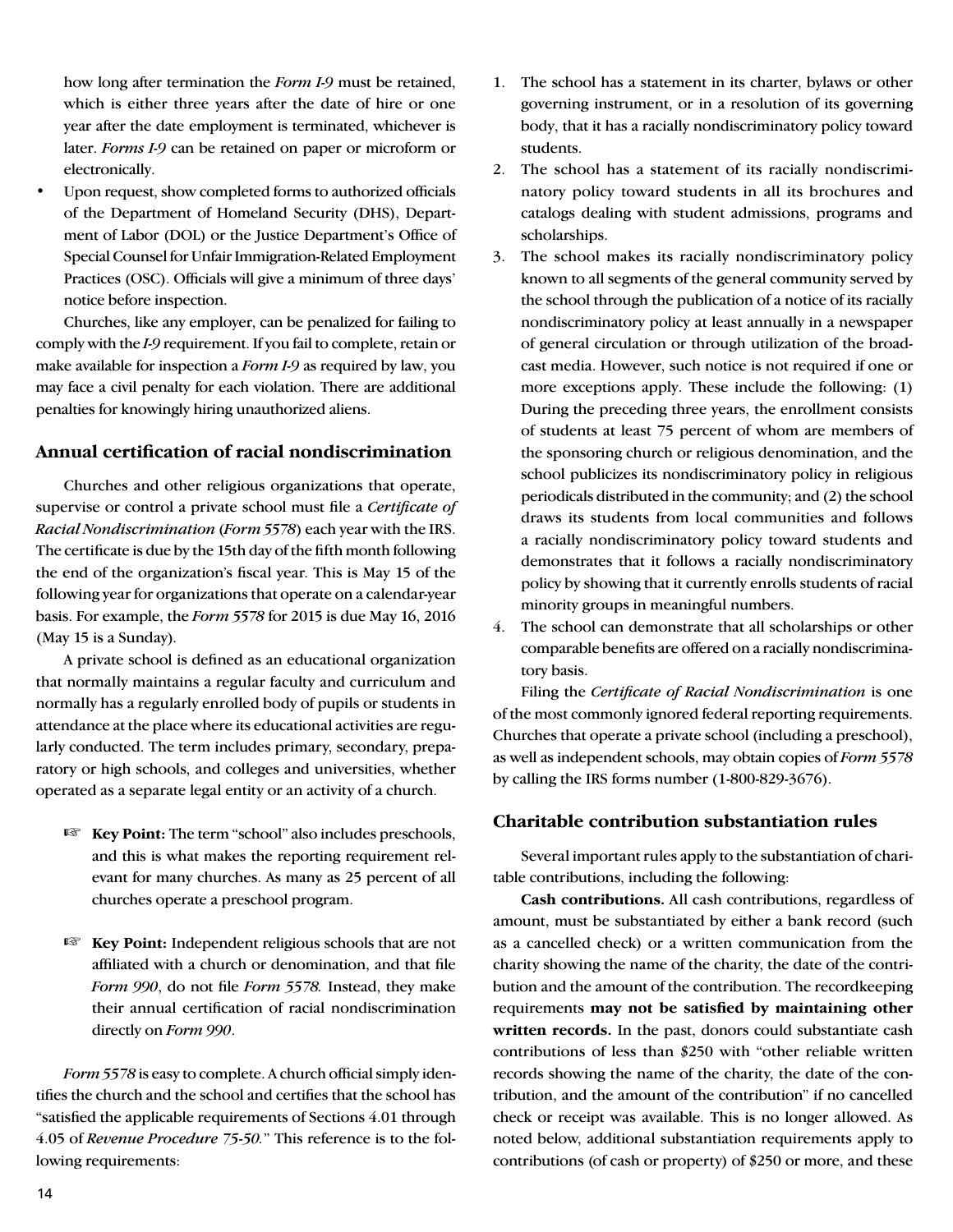must be satisfied as well.

**Substantiation of contributions of \$250 or more.** Donors will not be allowed a tax deduction for any individual cash (or property) contribution of \$250 or more unless they receive a written acknowledgment from the church containing the following information:

- 1. Name of the church.
- 2. Name of the donor (a Social Security number is not required).
- 3. Date of the contribution.
- 4. Amount of any cash contribution.
- 5. For contributions of property (not including cash) valued by the donor at \$250 or more, the receipt must describe the property. No value should be stated.
- 6. The receipt must contain one of the following: (1) a statement that no goods or services were provided by the church in return for the contribution; (2) a statement that goods or services that a church provided in return for the contribution consisted entirely of intangible religious benefits; or (3) a description and good faith estimate of the value of goods or services other than intangible religious benefits that the church provided in return for the contribution.
- 7. The church may either provide separate acknowledgements for each single contribution of \$250 or more or one acknowledgement to substantiate several single contributions of \$250 or more. Separate contributions are not aggregated for purposes of measuring the \$250 threshold.
- 8. The written acknowledgment must be received by the donor on or before the earlier of the following two dates: (1) the date the donor files a tax return claiming a deduction for the contribution or (2) the due date (including extensions) for filing the return.

**Quid pro quo contributions of more than \$75.** If a donor makes a quid pro quo contribution of more than \$75 (that is, a payment that is partly a contribution and partly a payment for goods or services received in exchange), the church must provide a written statement to the donor that satisfies two conditions:

- 1. The statement must inform the donor that the amount of the contribution that is tax-deductible is limited to the excess of the amount of any money (or the value of any property other than money) contributed by the donor over the value of any goods or services provided by the church or other charity in return. The statement must provide the donor with a good faith estimate of the value of the goods or services furnished to the donor.
- 2. A written statement need not be issued if only "token" goods or services are provided to the donor. For 2015, token goods or services were those having a value not exceeding the lesser of \$104 or 2 percent of the amount of the contribution. This amount is adjusted annually for inflation. In addition,

the rules do not apply to contributions in return for which the donor receives solely an intangible religious benefit that generally is not sold in a commercial context outside the donative context.

**Gifts of property.** Several additional rules apply to the substantiation of contributions of non-cash property valued by the donor at \$500 or more. Donors who claim a deduction over \$500 but not over \$5,000 for a non-cash charitable contribution must retain certain records and complete the front side (Section A, Part I and Part II if applicable) of IRS *Form 8283* and enclose the completed form with the *Form 1040* on which the charitable contribution is claimed.

Special rules apply to donations of cars, boats and planes valued by the donor at more than \$500. The church must provide the donor with a written acknowledgment and send a *Form 1098-C* to the IRS containing required information about the donation. *Form 1098-C* can be used as the written acknowledgment that must be issued to a donor. See the instructions to *Form 1098-C* for more information.

For contributions of non-cash property valued at more than \$5,000 (\$10,000 for privately held stock), a donor must obtain a qualified appraisal of the donated property from a qualified appraiser and complete a qualified appraisal summary (Section B of *Form 8283*) and have the summary signed by the appraiser and a church representative. The completed *Form 8283* is then enclosed with the *Form 1040* on which the charitable contribution deduction is claimed. The appraisal must be enclosed for contributions of property (other than inventory and publicly traded securities) in excess of \$500,000.

#### **Affordable Care Act reporting for employers**

The ACA imposes the most significant reporting obligations since the introduction of *Form W-2* in 1943. In fact, the new reporting obligations are similar to *Form W-2* in that there are forms that must be issued to individual employees and a transmittal form that is sent to the IRS along with copies of all the forms issued to employees. And, as with *Form W-2*, the IRS can assess penalties for failure to comply with the new reporting obligations. Because of the similarities of the new reporting requirements to *Form W-2*, some are calling them the "health care *W-2s*." Of course, the analogy is not perfect. The *Form W-2* reports compensation and tax withholding, while the new forms report health insurance information. The reporting requirements consist of the following forms:

• Providers of minimum essential coverage are required to file *Forms 1094-B* and *1095-B* for 2015. *Forms 1094-B* and *1095-B* are used to report certain information to the IRS and to employees about individuals who are covered by minimum essential coverage and therefore aren't liable for the individual shared responsibility payment.